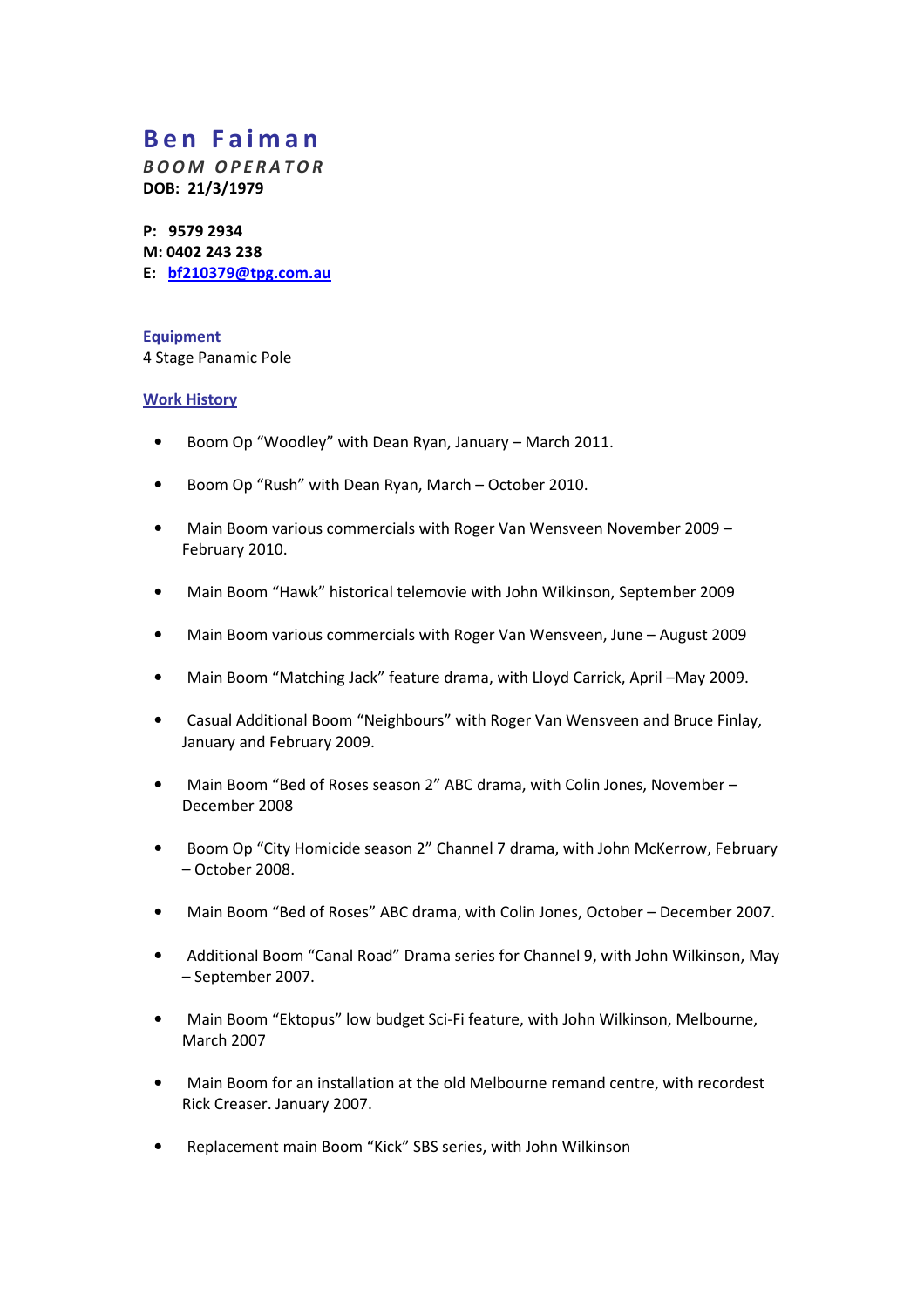- Main and additional Boom "Summer Heights High" ABC mockumentry series, with recordist Colin Jones. November 2006.
- Main Boom "Chopper Heavy" 3 TVC's for Mark 'Chopper' Reid's beer. With recordist Lloyd Carrick. November 2006.
- Additional Boom "Bastard Boys" ABC telemovie, with recordist Colin Jones. September 2006
- Additional Boom "Before Dawn" ABC telemovie, with recordist Colin Jones. June 2006 Melbourne.
- Main Boom "Red Energy" commercial, with recordist Ned Dawson. April 2006 Melbourne.
- Main Boom Short Film 'The Tank' for Renegade Films, with recordist Lloyd Carrick. March 2006 Hopetoun, Victoria.
- Main Boom 'Catapult' Kirin- Tooheys New commercial with recordist Philippe Decrausaz. November 2005 Melbourne.
- Main Boom Second Unit 'Nightmares & Dreamscapes' with recordist John Wilkinson. November 2005 Melbourne.
- Full time main Boom for Japanese funded feature "Academy", with recordist John Wilkinson. September-October 2005 Melbourne.
- Full time main Boom for independent feature "Court Of Lonely Royals", with Recordist Duncan Millar. July-August 2005 Melbourne.
- Full time main Boom for 1 month for independent feature 'The Line', with Recordist Duncan Millar. May – June 2005 Melbourne.
- Full time 2<sup>nd</sup> and main Boom for 2 weeks on 'Stingers' series 8 with Recordists Philippe Decrausaz, Roger Van Wensveen and John McKerrow and Main Booms Jenny Sutcliffe and Jamie Hardy. Jan 2004 – May 2004 Melbourne.
- Main Boom on 'AFL Ladies Week' Commericial with Recordist Roger Van Wensveen for Great Southern Films – April 2004 Melbourne.
- Full time 2<sup>nd</sup> Boom on 'Stingers' series 7 (40 Episodes.) with Recordist Ian Cregan and Main Boom Tony Dickenson, Dec 2002 – Oct 2003 Melbourne.
- Main Boom on a short film 'Collier Brother's Syndrome'. With Recordists John Wilkinson & Rob Hornbuckle. November 2002

http://www.assg.org.au/awards2003.htm SAFC Best Achievement in Sound for a Short Film Winner: Collier Brother's Syndrome - John Wilkinson, Tristan Meredith, Juliet Hill, Rob Hornbuckle, Ben Faiman.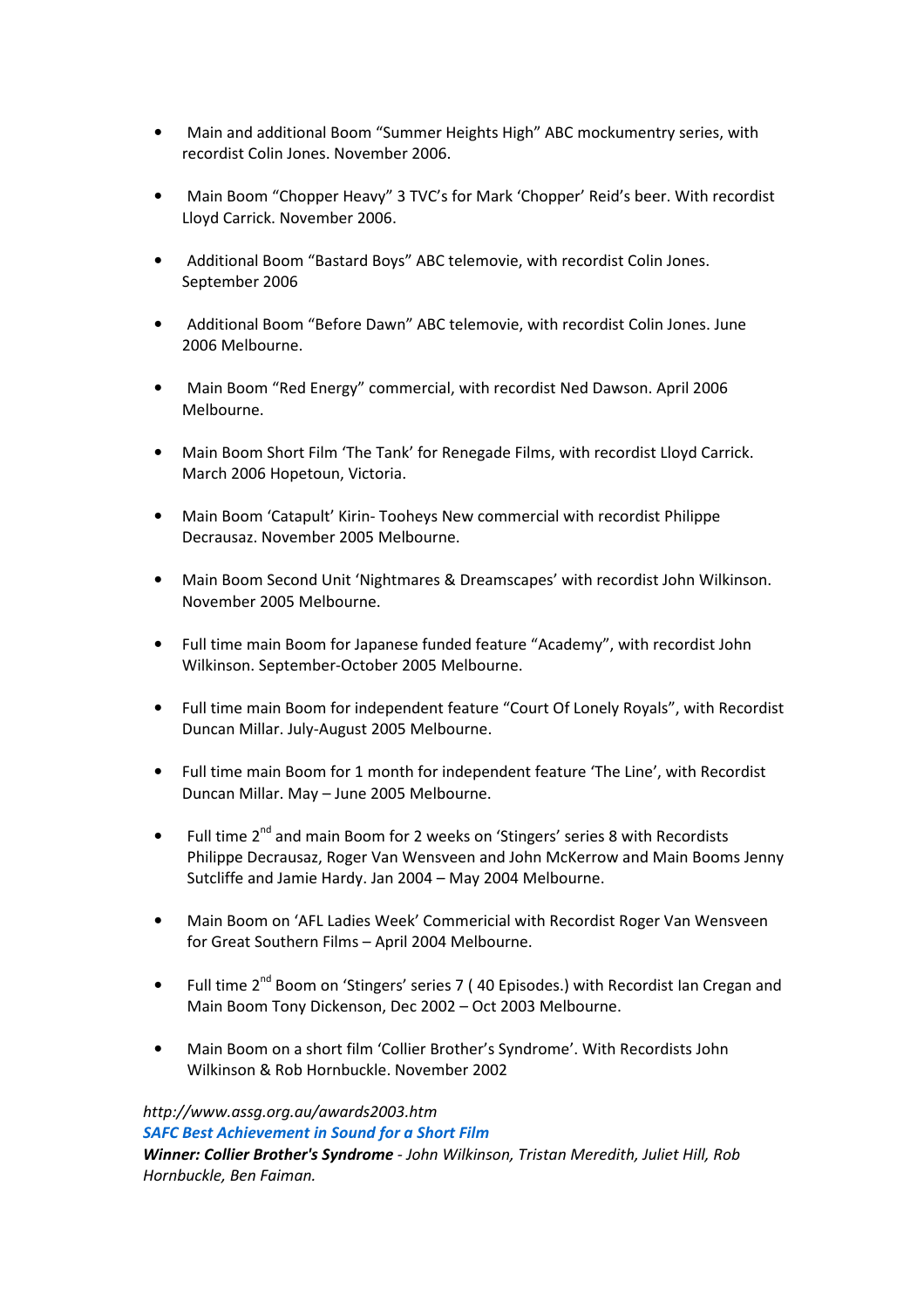- Full time Main Boom on 'Marshall Law' for 3 weeks, then 2<sup>nd</sup> for 2 months with Recordist Ian Cregan. June 2002 Melbourne.
- Main Boom on HBA 'Razor Scooter' commercial with Recordist Lloyd Carrick. May 2002 Melbourne.
- Casual 2nd Boom on 'Neighbours'. May 2002 Melbourne.
- Casual  $2^{nd}$  Boom on 'Bad Eggs' with Recordist Andrew Ramage. May 2002 Melbourne.
- Main Boom on a 'Ford' commercial with Recordist Andrew Ramadge. February 2002 Melbourne.
- Main Boom on a 'Worksafe' commercial with Recordist Roger Van Wensveen. February 2002 Melbourne.
- Casual main Boom on 'Stingers' 2<sup>nd</sup> unit with Recordist Andrew Ramadge. January, February & March 2002 Melbourne.
- Casual main Boom on 'Secret Life Of Us', Main and 2<sup>nd</sup> unit with John Wilkinson and Andrew Ramadge. February 2002 Melbourne.
- Main Boom on 'Horseplay' pick-up days with Andrew Ramadge. January 2002 Melbourne.
- Main Boom on 'Crackerjack' pick-up days with Recordists Andrew Ramadge & Lloyd Carrack. January 2002 Melbourne.
- Casual 2<sup>nd</sup> Boom Swinger on the film 'Darkness Falls' Recordist John Schiefelbein and Main Boom Dean Ryan. November 2001 - December 2001 Melbourne.
- Casual  $2^{nd}$  Boom Swinger on the film 'Crackerjack'. Recordist Andrew Ramadge and Main Boom Shane Walker, October 2001 - December 2001 Melbourne.
- Casual  $2^{nd}$  Boom Swinger & Main Boom for  $2^{nd}$  unit on 'Stingers' series 5. October 2001 – April 2002 Melbourne.
- Full time 2<sup>nd</sup> Boom Swinger for Channel 7 pilot 'Leather & Silk' (aka: Marshall Law), Recordist Ian Cregan and Main Boom Colin Swann. September 2001 Melbourne.
- Casual Boom Swinging and Sound Department assistant on 'Hailfax f.p.' series 6. Working Recordist Andrew Ramadge and Main Boom Tony Dickinson. July to October 2001 Melbourne.
- Casual Boom Swinging and Sound Department assistant on 'The Secret Life of Us', from April through May 2001, Melbourne.
- One night Boom Swinging for 'Rove Live'. April 9<sup>th</sup> 2001, Melbourne.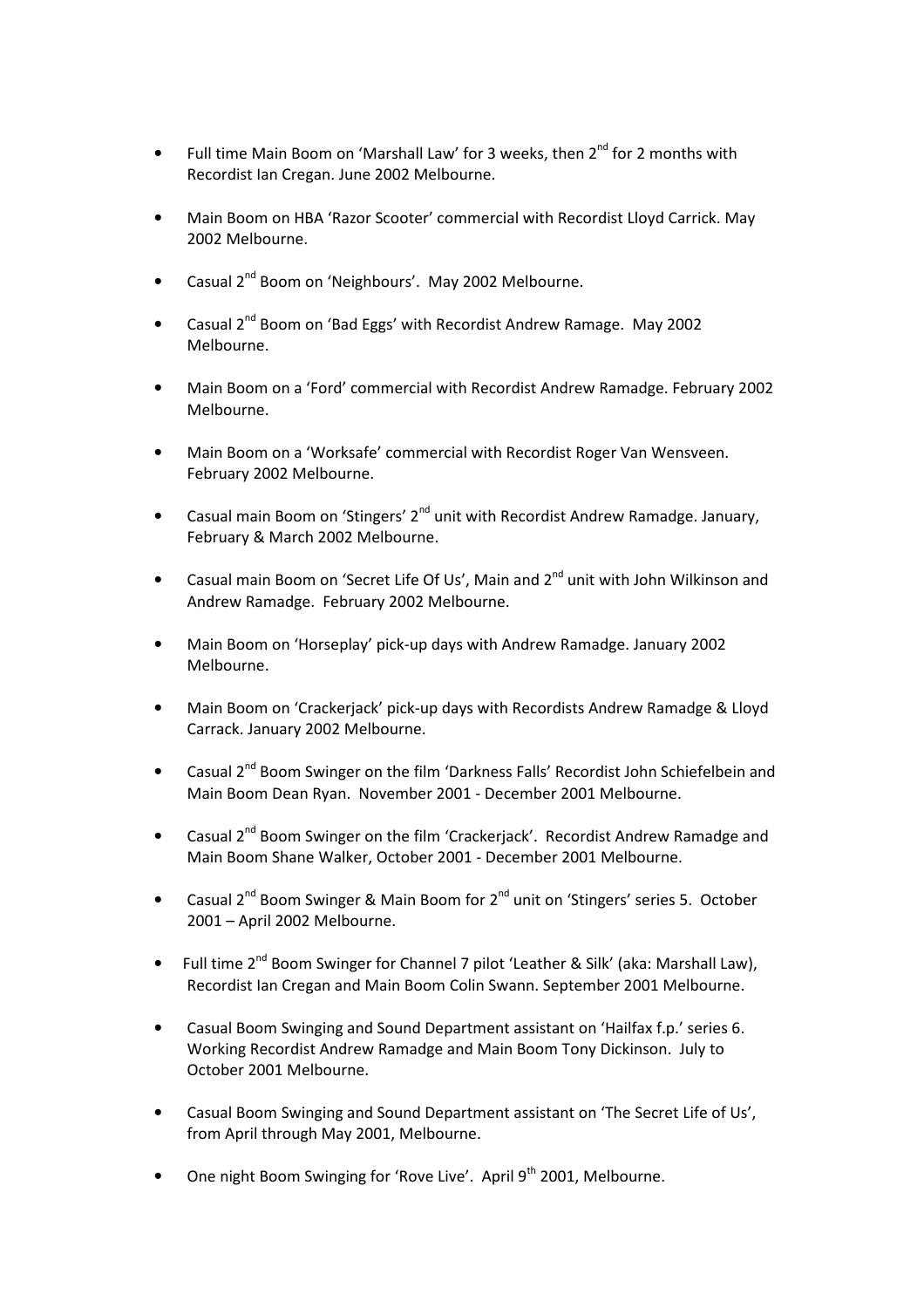- Four week Boom Swinger attachment with 'The Secret Life of Us' funded by Film Victoria, from March through April, Melbourne. 2001
- Six consecutive days unpaid work experience on the set of 'The Secret Life of Us', learning booming techniques and sound set-up with Perry Dwyer and John Wilkinson, Feb 2001, Melbourne.
- Set-up & mixing foldback for the 'Lonely Planet Ball' at the Forum Theatre Melbourne, 'Marriner Theatres', December 2000.
- Volunteer work with Kiss 90 fm Melbourne, setting up Outside Broadcasts, and operating studio panel to run ads and station I.D.'s. during Broadcast 19, October & November 2000
- Unpaid sound cueing on a production of 'The Tempest' December  $3<sup>rd</sup> 19<sup>th</sup>$  1999 at Chapel Off Chapel with the Dionysys Theatre Company.
- Builder's Labourer Cassilis Constructions, renovation company Full time and part time work through the year of 1998 & 1999
- Process Work Austramax P/L, Melville Rd West Brunswick.Casual 1994 2000
- Stocktaking Austramax P/L, Melville Rd West Brunswick. 1990 1992

### Academic Details

#### Tertiary:

## NMIT – Short Course, medium certificate in audio recording, March 2000 till November 2000.

Topics covered: Acoustics & Sound, Occupational health & safety, Studio Recording, Electronic Theory, Live Sound, P.A. setup and tuning.

**RMIT VET Building & Construction Course-**  $1<sup>st</sup>$  year 1997 – deferred in 1998 to gain relevant work experience: restarted in 1999.

Subjects completed: Business Management for Building 1 Building Studio 1 Cost Control and Planning 1 Building Site Supervision 1 Residential Site Safety Building Computing Applications 1 Building Quantities and Estimating 1 Builders Working Drawings 1 Building Site Surveying and Set Out 1 Timber Framing Design Construction 1 Business Management for Building 2 Building Studio 2 Builders Working Drawings 2 Construction 2 Building Studio 3